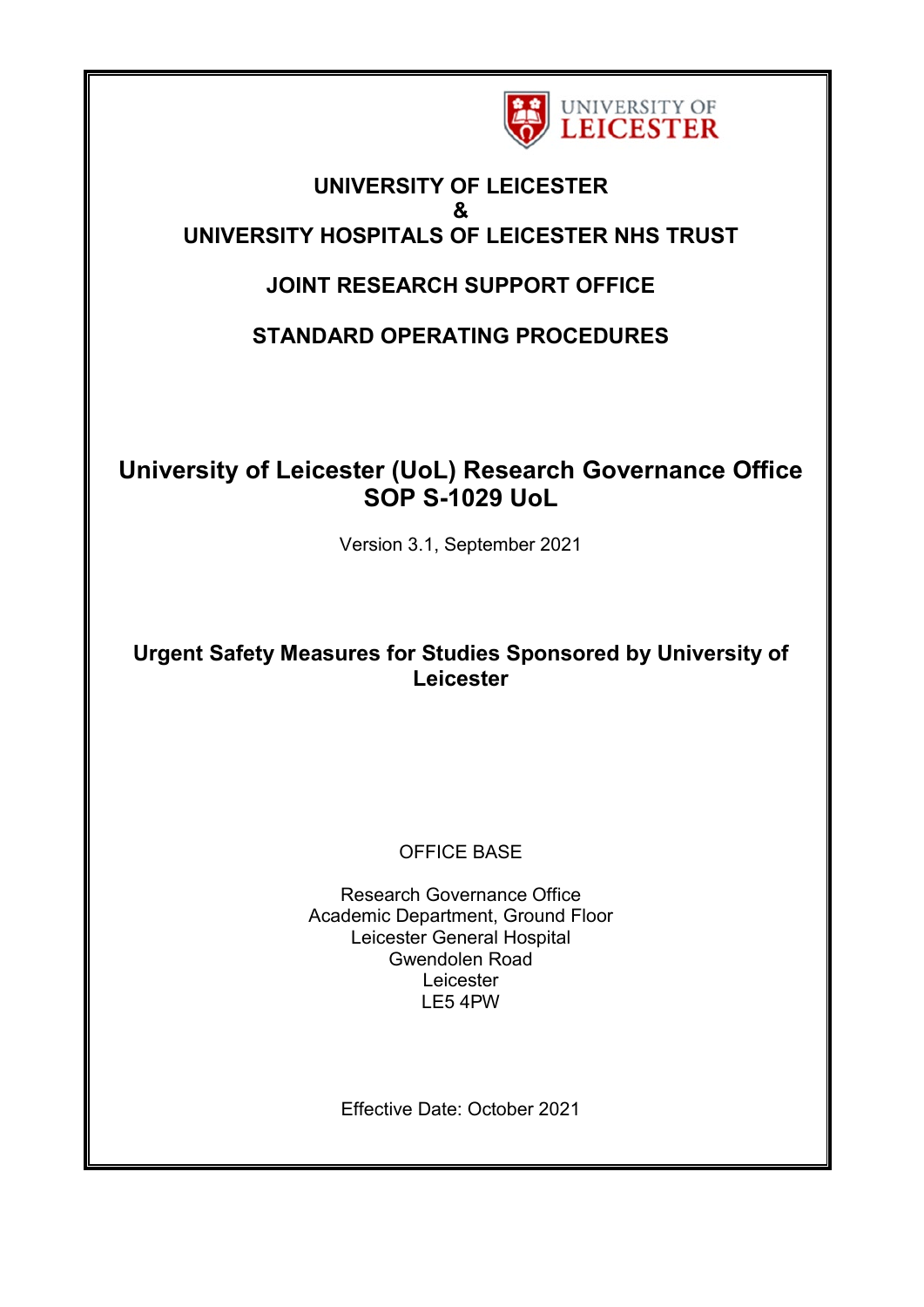# **Standard Operating Procedure: S-1029 UoL Urgent Safety Measures for Studies Sponsored by**



#### **1. INTRODUCTION**

This SOP details the procedures to be followed by the Sponsor, Chief / Principal Investigators or research teams where Urgent Safety Measures (USM) are required to protect study subjects against any immediate hazard to their health and / or safety.

An USM can be defined as any action required to be taken by the Sponsor and / or Investigator(s) to protect study subjects from any immediate hazard to their health and / or safety.

#### **2. SCOPE**

This SOP applies to all staff, and any external individual who are associated with any research activity where the UoL are acting as the Sponsor organisation.

#### **3. PROCEDURE**

USM should be implemented immediately. Notification and / or approvals are not required prior to their implementation but must be actioned immediately afterwards.

#### **3.1 When Urgent Safety Measures may be required**

- An increase in the rate of occurrence of an expected Serious Adverse Reaction (SAR) which is judged to be clinically important.
- Single case reports of an expected SAR with an unexpected outcome (e.g. a fatal outcome).
- A new event relating to the conduct or the development of an Investigational Medicinal Product (IMP) likely to affect the safety of the subjects.
- A serious event which could be associated with the study procedures and which could modify the conduct of the trial.
- A lack of efficacy of an IMP used for the treatment of a life-threatening disease.
- An organisation identifies that there is a significantly higher incidence of death at one UK site and as a result suspends recruitment at that site.

#### **4. REPORTING REQUIREMENTS**

The Chief Investigator (CI) or their delegate must notify the Sponsor by telephone, followed up by an email of the USM at the same time or immediately after notifying the MHRA. In addition, where the USM involves an IMP, the CI / delegate must notify Pharmacy by telephone, followed up by an email copied to the Sponsor.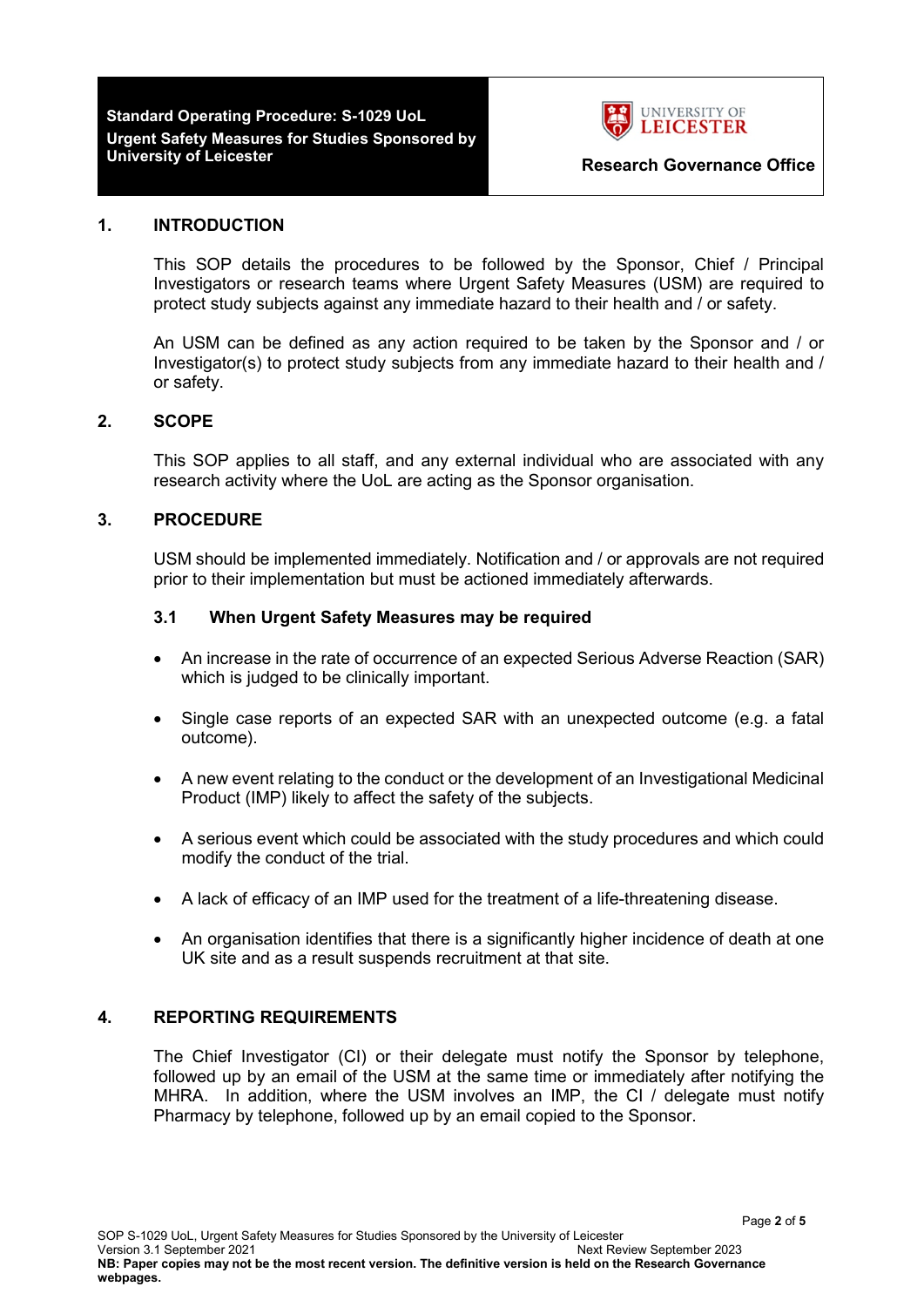#### **4.1 MHRA Notification (Competent Authority)**

The CI / delegate must inform the MHRA immediately and in any event within three (3) days that the USM(s) have been taken and the reason why.

The CI / delegate must phone the Clinical Trial Unit at the MHRA and discuss the issue. The discussion must be recorded using the Urgent Safety Measures Template (Appendix 1). Should further clarification be required the CI / delegate will be contacted by a MHRA Medical Assessor.

The CI / delegate must then contact the Sponsor to give a full appraisal of the conversation with the MHRA. Documentary evidence of this conversation will be required using Appendix 1.

The CI / delegate must work closely with the Sponsor to notify the MHRA and the REC, in writing, of the measures taken and the reason for the measures within three (3) days.

The notification must include:

- A covering letter detailing the measures taken and the reason for them
- Annex II substantial amendment form
- IRAS Substantial amendment form
- Any supporting documentation
- Relevant fee (where appropriate)

Submission details can be found on the **MHRA** website

Details of the Urgent Safety measure, copy of the written notification to the MHRA and a completed Urgent Safety Measures Template (Appendix 1) must be saved in the Trial Master File with copies to the Sponsor.

#### **4.2 Research Ethics Committee (REC)**

The CI / delegate must inform the REC immediately and in any event within three (3) calendar days that USM have been taken and the reason why they have been taken.

The initial notification to the REC must be by telephone. Notice in writing must then be sent within three calendar (3) days setting out the reasons for the USM and the plan for further action. Where the study involves an IMP the same documentation submitted to the MHRA may also be submitted to the REC.

The REC is not required to approve USM, however the Committee will review such notifications and consider whether the measures taken are appropriate in relation to the potential risk to the subjects, and will consider the further action proposed by the Sponsor and Investigator i.e. the submission of substantial amendments to the protocol.

Details of the USM, copy of the written notification to the REC and a completed Urgent Safety Measures Template (Appendix 1) must be saved in the Trial Master File with copies to the Sponsor.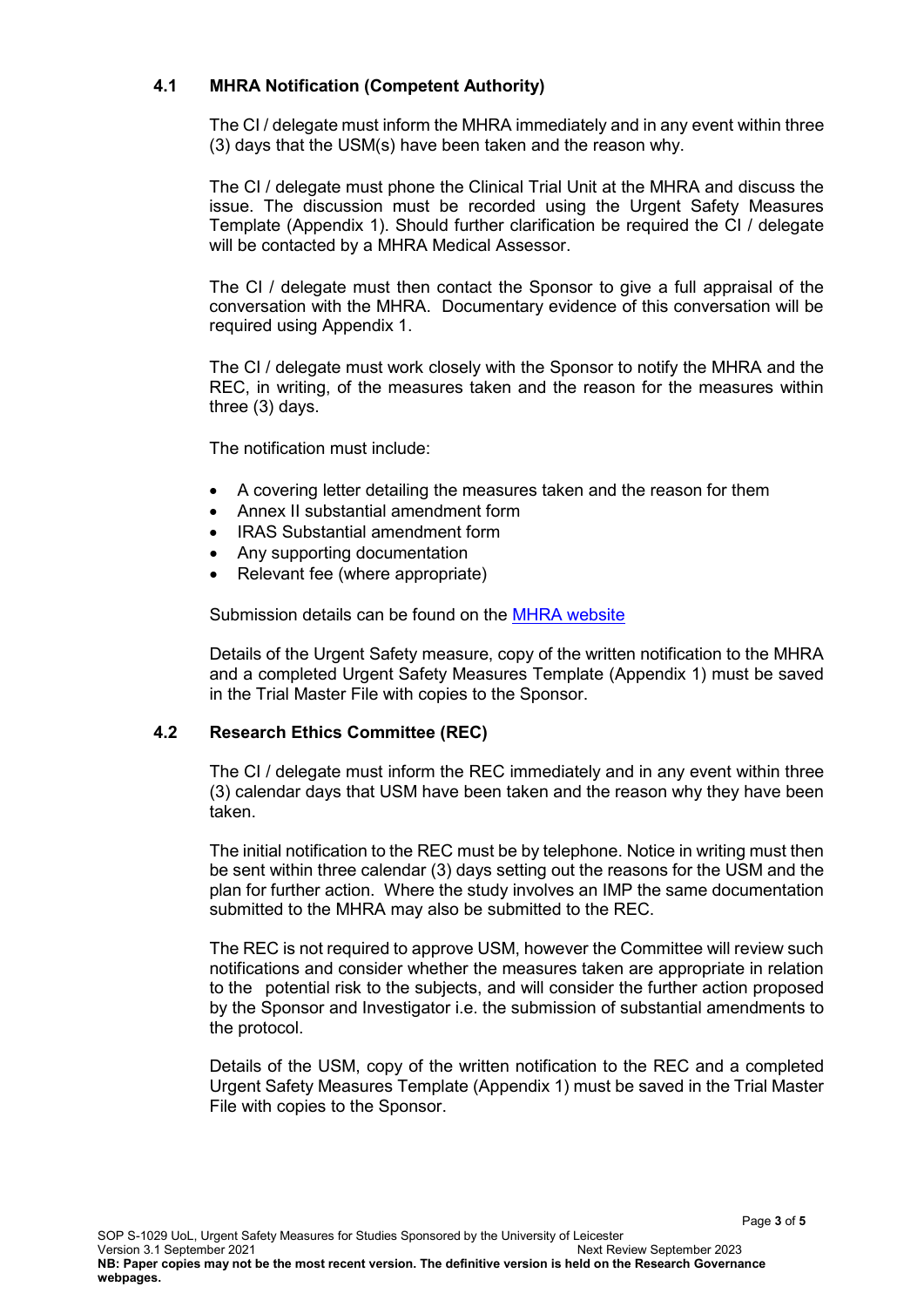### **4.3 Notification of sites in Multicentre studies**

The CI / delegate must inform all Principal Investigators (PIs) at all collaborating sites of the USM immediately, or within a maximum of three (3) calendar days of the USM being taken. Notification must be in writing by email and must detail the required actions to be taken by the PIs at each site and must be copied to the Sponsor.

Written confirmation that these actions have been taken by the PIs at each collaborating site must be obtained by the CI / delegate within three (3) calendar. Email confirmation is acceptable.

The CI / delegate must confirm receipt of acknowledgement that the measures have been taken by the collaborating site(s) within (3) calendar days of notification**.**

Details of collaborating sites notification and acknowledgement must be documented on the Urgent Safety Measures Template (Appendix 1).

#### **4.4 Notifying Study Participants**

The study participants must be informed of the USM and given the option to continue in the trial with the modified trial procedures or withdraw from the trial. Study participants may be contacted initially by phone and then informed in writing of the rationale for the USM and the steps taken or new procedures required to minimise the risk.

All correspondence must be documented in the participant medical notes, Urgent Safety Measures Template (Appendix 1), and where applicable in the Case Report Form.

Participants who are willing to continue in the study, must be re-consented. A full record of all communication with participants must be maintained.

#### **5. RESPONSIBILITIES**

|   | Responsibility        | Undertaken by                              | Activity                                                                                                                                                   |
|---|-----------------------|--------------------------------------------|------------------------------------------------------------------------------------------------------------------------------------------------------------|
|   | Chief<br>Investigator | Chief<br>Investigator or<br>their Delegate | Notify Sponsor via UoL Research Governance<br>Office on identification of the requirement for<br>urgent safety measures implementation                     |
| 2 | Chief<br>Investigator | Chief<br>Investigator or<br>their Delegate | Notify Pharmacy on identification of the<br>requirement for urgent safety measure<br>implementation                                                        |
| 3 | Chief<br>Investigator | Chief<br>Investigator or<br>their Delegate | Notification of the REC and MHRA immediately but<br>within 3 days of urgent safety measures being<br>implemented                                           |
| 4 | Chief<br>Investigator | Chief<br>Investigator or<br>their Delegate | <b>Completion of Urgent Safety Measure Template</b>                                                                                                        |
| 5 | Chief<br>Investigator | Chief<br>Investigator or<br>their Delegate | Notify all PIs at all sites giving details of the urgent<br>safety measures required, and obtaining<br>confirmation that appropriate action has been taken |
| 6 | Chief<br>Investigator | Chief<br>Investigator or<br>their Delegate | Keep the Sponsor informed at each stage                                                                                                                    |